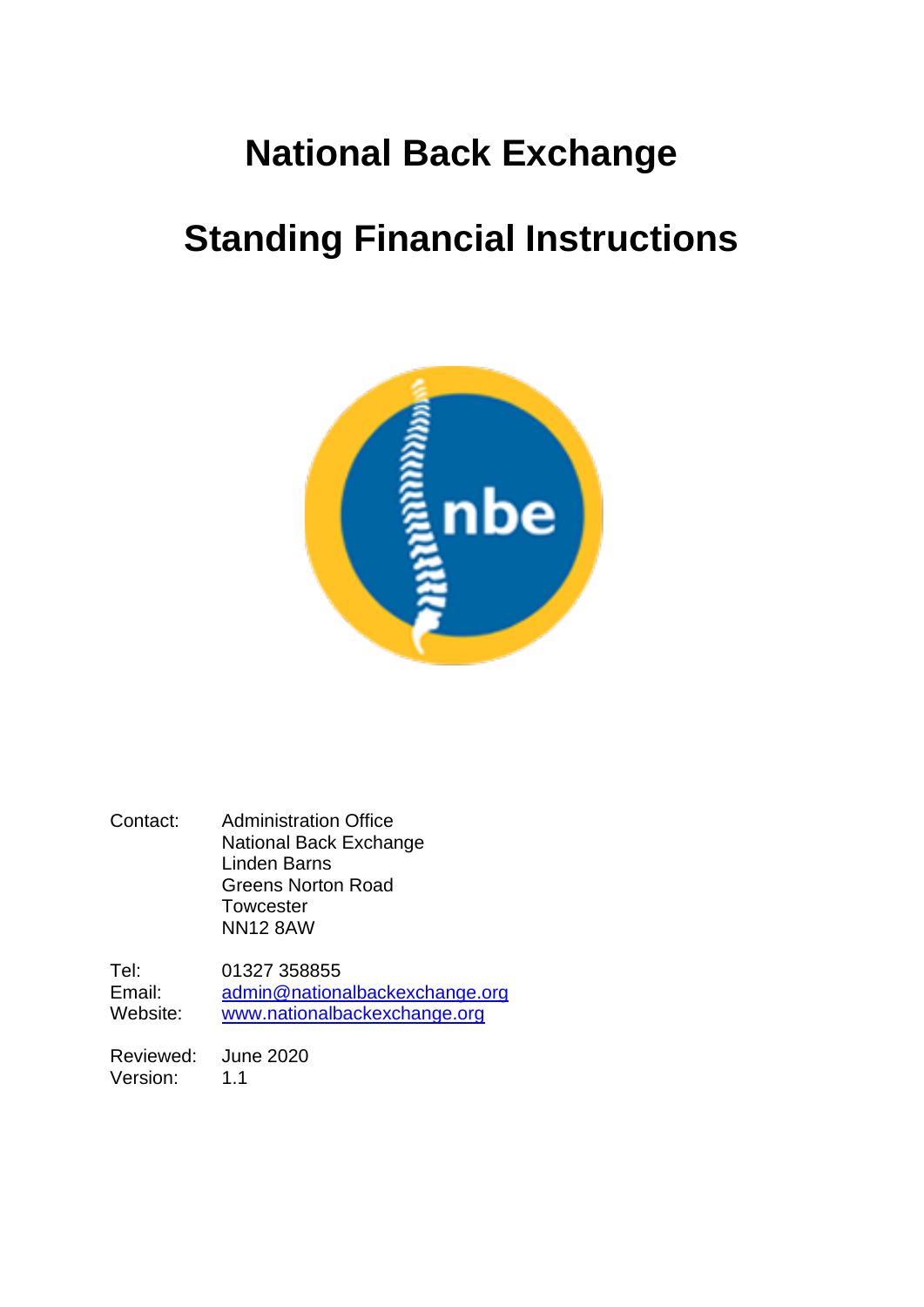#### **FOREWORD**

These Standing Financial Instructions (SFIs) are based on the Code of Accountability for NHS Boards (published by the Department of Health in April 1994, EL (94)40 Revised July 2004). The Code requires Boards to ensure that there are management arrangements in place to enable responsibility to be clearly delegated to senior executives, effectively setting the business rules which all officers must follow when taking action on behalf of the Association.

These National Back Exchange SFI's recognise the Chairman, Treasurer and Secretary as the "accountable" officers to the Trustees, with a measure of delegation given to other Executive members and the Associations Employees. These instructions are applicable to the Membership; Employees; Volunteers; Family Members; Suppliers, Purchasers and Business Partners.

#### **CONTENTS**

- Section 1 Accounts
	- 1.1 Accountants
	- 1.2 Appointment of Accountants
	- 1.3 Annual Accounts
	- 1.4 Record Keeping
- Section 2 Accounting Procedures
	- 2.1 Invoicing
	- 2.2 Invoice payments and payment methods
	- 2.3 Expenses and payment methods
	- 2.4 Stock and Asset Control
	- 2.5 Lavenham fulfilment
	- 2.6 Authorisation of Expenditure Authorisation of Unplanned Expenditure
	- 2.7 Foreseeable expenses
	- 2.8 Debit Cards
	- 2.9 Barclaycard PDQ
- Section 3 Business Activity
	- 3.1 Business Planning
	- 3.2 Budget Targets
	- 3.3 Conference Budgetary Control
	- 3.4 Other Projects
	- 3.5 Recording Mechanism
	- 3.6 Financial Reserves
	- 3.7 Bank Accounts
	- 3.8 Insurance Cover
- Section 4 Tendering Policy & Procedure

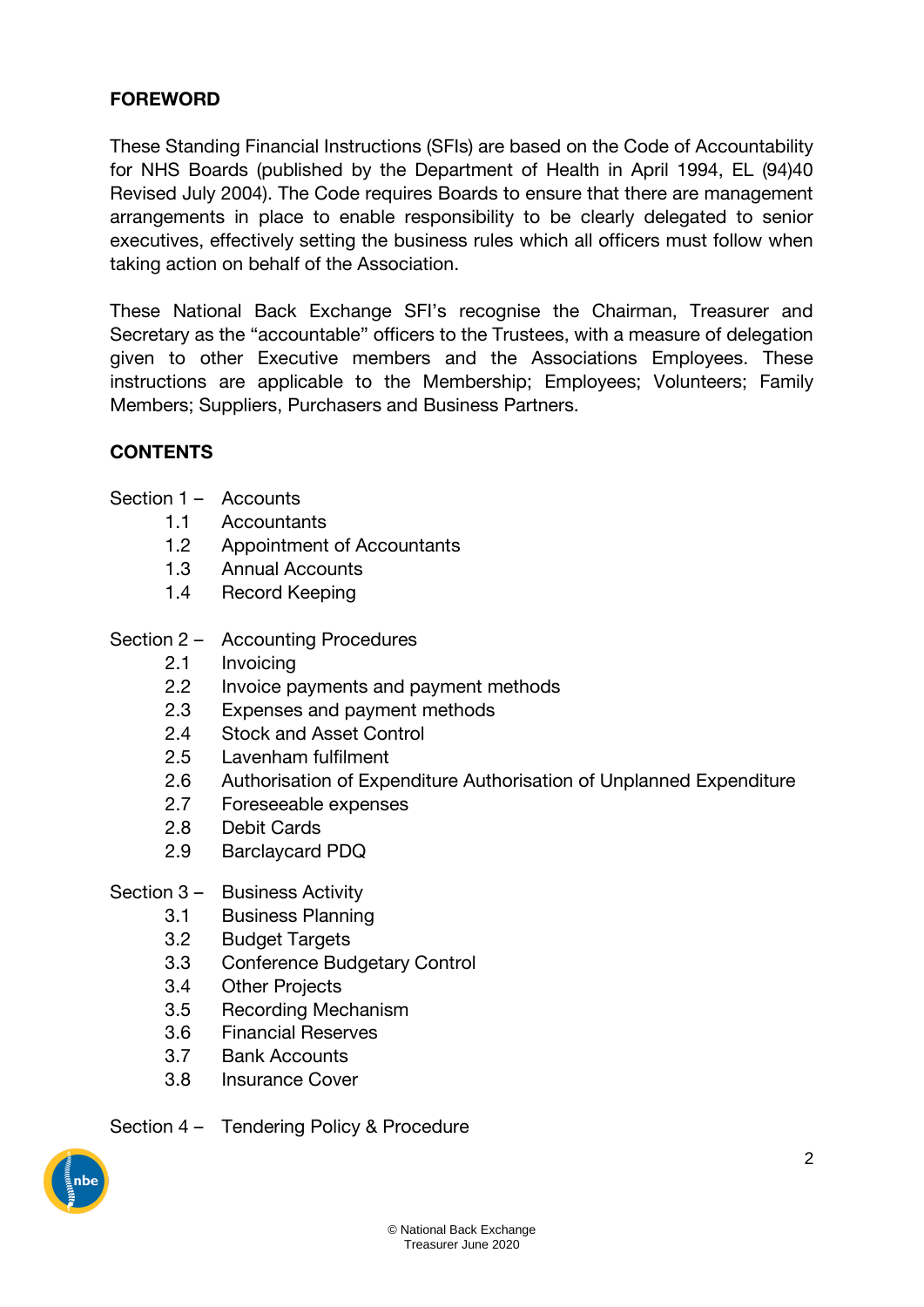- 4.1 Responsible Officer
- 4.2 Authorisation Levels
- 4.3 Invitations
- 4.4 Receipt, Custody & Recording
- 4.5 Opening Tenders
- 4.6 Admissibility and Acceptance
- 4.7 Notification
- 4.8 Timescale

### Section 5 – Employees

- 5.1 Payroll
- 5.2 Annual Review
- 5.3 Expenses
- 5.4 Contracts of Employment
- 5.5 Contracted Hours
- 5.6 Overtime and admin support
- 5.7 Pensions

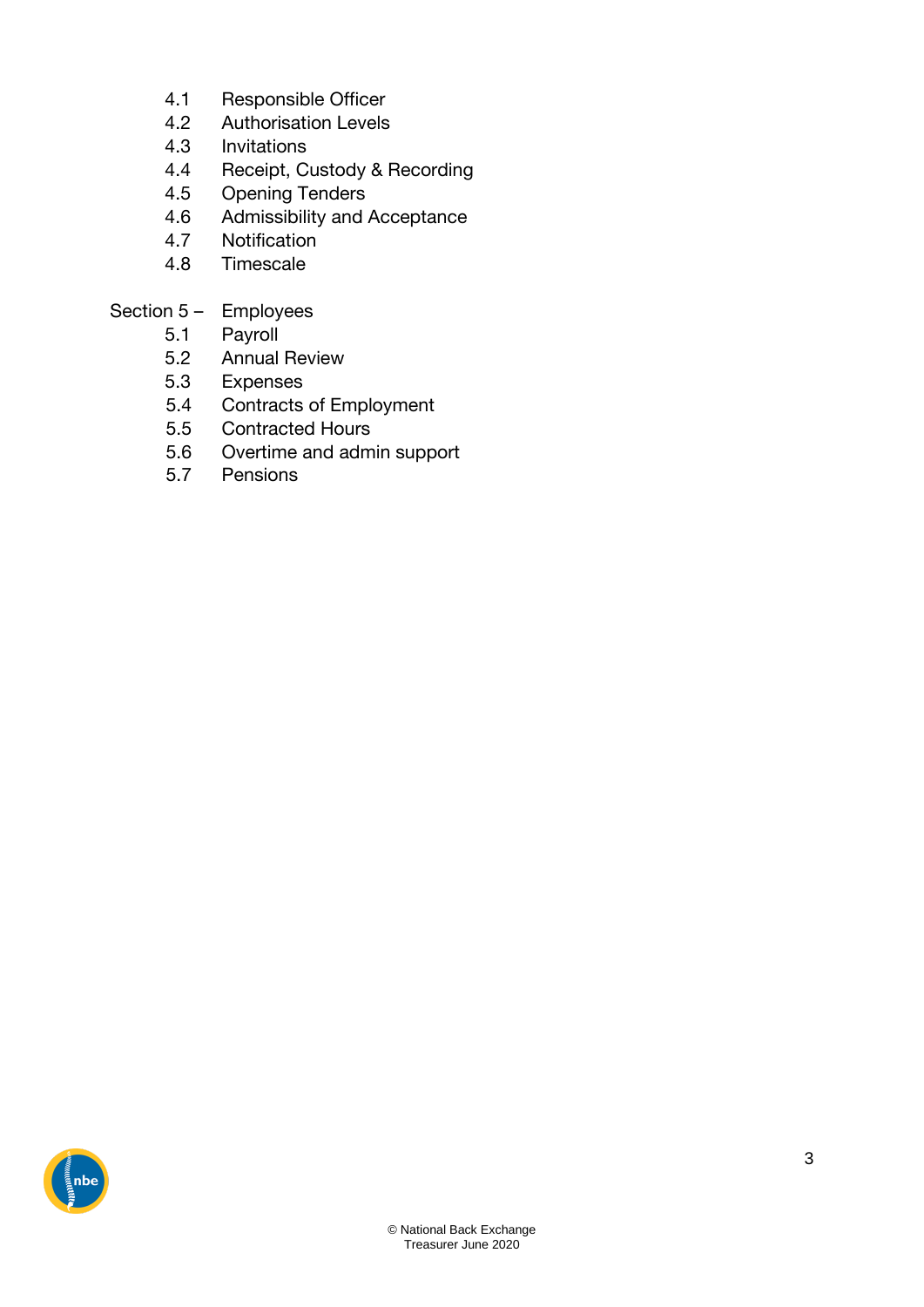#### **1. ACCOUNTS**

- 1.1 The "terms of engagement" with the Associations accountants will be reviewed annually by the Treasurer and agreed by the Executive Committee. The accountancy will be excluded from the authorisation levels below.
- 1.2 A proposal for adoption of accountants will be submitted annually to the membership at AGM.
- 1.3 Annual accounts will be produced and circulated 28 days prior to AGM. A verbal account will also be presented at AGM.
- 1.4 Annual accounts and records will be retained for a period of not less than 7 years. The accounts will be backed-up daily automatically into cloud storage, this also applies to year end accounts
- 1.5 The Treasurer will arrange for the delivery of the books to the approved accountants at the end of the second week of May to allow for previous year run off and timely accounting procedures.

### **2. ACCOUNTING PROCEDURES**

- 2.1 All invoices will be generated by the Office Administrator with payment terms of 30 days. Suppliers will be sent a reminder for non-payment after 30 days. A formal collection letter will be sent after 60 days with a debt collection letter being sent after 120 days. Any debt not paid after 130 days will be brought to the attention of the Executive Committee for discussion and action.
- 2.2 All invoices for payment will be sent to the Administration Office for processing. Each invoice will be dated, checked against supplied services / goods, and if correct payment will be made to the supplier within 30 days of the invoice date. Any discrepancies must be addressed with the supplier within five (5) working days. Payments will be made by electronic transfer from the Association's bank to the recipient bank and exemption to this direction will be at the Treasurer's discretion. Once processed, authority for electronic payment will be obtained from the Treasurer or Chairman and this authority must be obtained by email unless countersigned on the invoice. Any discrepancies will be addressed with the supplier within five (5) working days. Once processed, the invoice and cheque will be sent to the Treasurer or Chairman for re-checking and counter signature. Invoices will be filed and payment recorded on the accounts database under the appropriate budget line.
- 2.3 Expenses will be paid in accordance with the Expenses Policy against a duly authorised expenses form submitted within three (3) months of the expense claim. Claims for a specific financial year must be submitted by  $31<sup>st</sup>$  of March of that year. All expense forms will be processed by the Office Administrator and will be dated and checked against the expense incurred. Any discrepancies will be addressed with the claimant within five (5) working days. No expenses will be paid unless accompanied by receipt or proof of travel (requiring an Executive signature). Lost receipts may be honoured at the discretion of the Treasurer or Chairman and a note made for reconciliation in

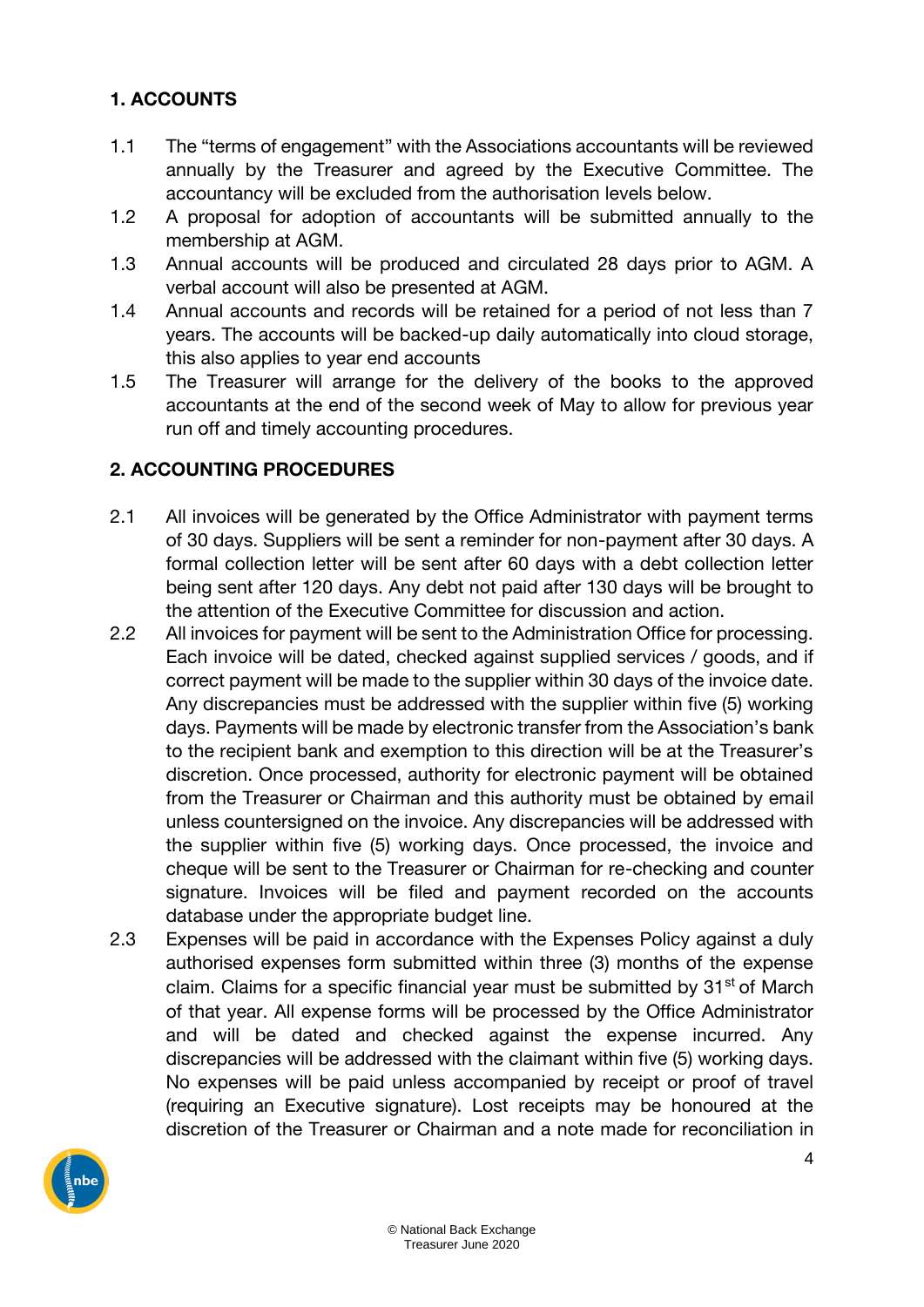the annual accounts. Payments will be made by electronic transfer from the Association's bank to the recipient's bank. Once processed, authority for electronic payment will be obtained from the Treasurer or Chairman and this authority must be obtained by email unless countersigned on the invoice. Expenses forms will be filed and payment recorded on the accounts database under the appropriate budget line. Honoraria and expenses for specific events will be approved prior to these events by agreement of the executive.

- 2.4 Stock control will be the responsibility of the Office Administrator. Stock accounting will be updated against day sheets and income levels and stock value will be reported upon in the annual accounts. The purchase of stock as a disposable asset will be authorised by the Executive Committee. The value of stock will not exceed £3,000 unless part of a promotional programme justified against a robust business case. Stock is valued according to the principle of the lower of cost and net realisable value. Stock will be counted at the start and end of any marketing venture by two nominated officers. Stock & Assets will be adequately insured for loss, damage and theft provided it is cost effective. This decision will be made by the Treasurer and presented to Executive Committee for ratification. Assets will be recorded at cost and depreciated at a rate of 25% of cost per annum.
- 2.5 Lavenham will be responsible for fulfilment of book orders via the BART system and will be managed by the office Administrator and Treasurer.
- 2.6 Authorisation of expenditure will wherever practicable take place through quorum permission from the Executive Committee and be recorded in the Executive minutes with any expenditure approved by the Executive Committee over £20,000 being brought to the attention of the Trustees. It should be the recommendation of the Trustees that any expenditure / liability incurred that is in excess of 30% of the annual budget be brought to the attention of the membership as a whole.
- 2.7 For reasons of practicality it is however necessary to have measures in place to manage unplanned expenditure in a timely and efficient manner. Any single episode of unplanned expenditure will require the authorisation of two (2) Executive Officers, one being the authorising officer (see below) and the other being either the Treasurer or Chairman. To safeguard NBE funds the authorising officers cannot be both the Treasurer and Chairman alone and the maximum level of expenditure will be £1,500.

| <b>Budget Line</b>       | <b>Authorising Officer</b> | <b>Budget Limit</b><br>Authorisation |  |
|--------------------------|----------------------------|--------------------------------------|--|
| <b>Executive Meeting</b> | Chair / Vice / Secretary   | £1,000                               |  |

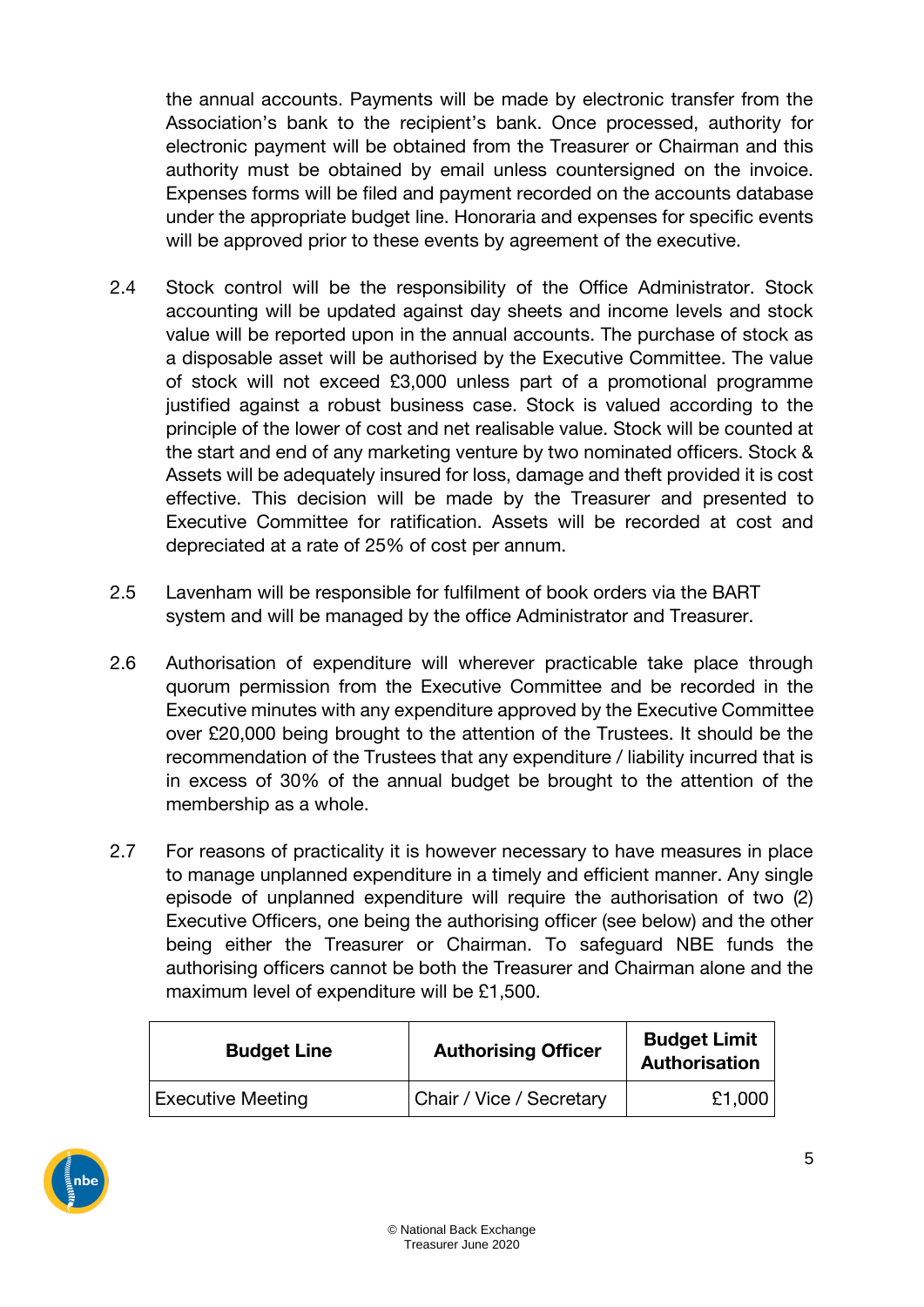| <b>Executive meeting lunch</b>        | Secretary  | £70 l  |
|---------------------------------------|------------|--------|
| Business Planning Weekend   Secretary |            | £1,500 |
| l PRO                                 | <b>PRO</b> | £200   |

2.8 A debit card is in place for the NBE administrative overheads and will be held by the Office Administrator. However, where practicable, invoices will be requested and paid through the normal process as the debit card must not be used as a substitute for the normal systems detailed within these SFI's. Individual items of expenditure in one episode of purchase will be limited to those listed below and in addition will always be subject to the Expenses and Travel Policy. The advantages of the postal franking machine are enhanced when it is loaded with substantial funds at intervals. The Office Administrator is authorised to load the machine at intervals to obtain this advantage and will inform the executive when this is done (\*).

The Chair and Treasurer may hold NBE debit cards for use in their roles but will where possible abide by expenses and standing financial instructions. The cards must not to be used for non NBE purchases.

| Item                                         | <b>Administrator</b>                   |  |
|----------------------------------------------|----------------------------------------|--|
| Postage & Stamps (Franking machine)          | £2000 with executive<br>approval $(*)$ |  |
| Stationery                                   | £250                                   |  |
| Refreshments                                 | £50                                    |  |
| Office Sundries (as authorised by Executive) | £100                                   |  |
| <b>Misc</b>                                  | 825                                    |  |

2.9 The Barclaycard PDQ is a device which allows for the receipt of payments to the National Back Exchange for goods and services. With it payments will be received and banked in a timely manner which will improve accounting and transparency. The device which is fully mobile will be used for credit / debit card transactions at Linden Barnes, Conference and other events where there is an NBE presence. The Treasurer, Secretary, Chairman and the Office Administrators will be the holders of the access codes. The Office Administrators and other designated officers will be trained in the use of the equipment to facilitate transactions at Linden Barnes and external events. The equipment when not in use will be kept secure at Linden Barnes or at any such external events and the access codes will be kept separately. At those events

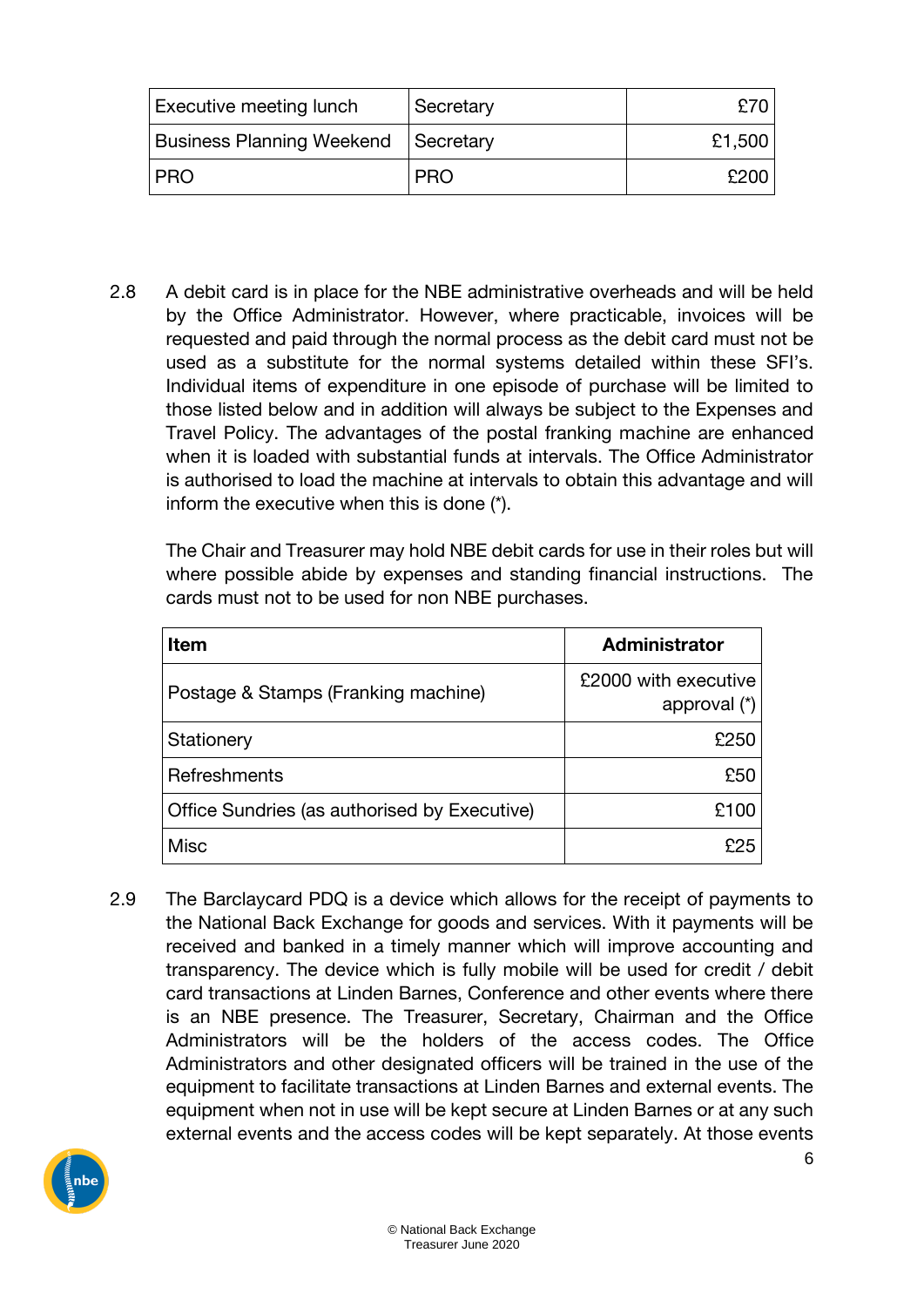the Office Administrators will be responsible for the device and will be supported to this end by access to secure storage. Surcharges for the use of Visa and Debit card transactions will be passed onto the membership.

### **3. BUSINESS ACTIVITY**

- 3.1 An annual business plan with both short and longer term objectives will be published and made available to affiliated groups via the NBE website. The business plan will include budget targets proposed by the Treasurer and agreed by the Executive Committee.
- 3.2 An annual budget will be set according to expenditure trends and strategic objectives as agreed at the business planning meeting. Budget lines will be established for accounting and monitoring purposes and reported upon quarterly by the Treasurer to the Executive Committee.
- 3.3 Budget targets against Conference related income / expenditure will be set by the Treasurer, in consultation with the Conference Coordinator and agreed by the Executive Committee. These will be reported upon quarterly by the Treasurer to the Executive Committee.
- 3.4 All business projects presented to the Executive Committee will be fully costed by the project leader prior to approval by the Executive Committee.
- 3.5 The accounts will be maintained by the Office Administrator, "day- sheets" will be produced for all financial activities and reconciled for accuracy by the Treasurer against the NBE bank statements. Variances to the budget will be highlighted and justified or corrected by the Treasurer as appropriate.
- 3.6 The Association will retain a capital reserve on deposit of 18 months operating funds (£100,000). Authorisation to change this threshold and utilise reserves will have the agreement of the Trustees. The current account balance should not fall below £15,000. In addition, the current account will not be in credit to the detriment of return on capital.
- 3.7 The NBE bank accounts will be maintained and monitored through monthly statements reconciled to invoices, receipts and payments. The signatories to the account will be authorised annually by the membership at the AGM. Changes to the account, either opening, transfer, or closing must be with the agreement of the Executive Committee.
- 3.8 The choice of insurance broker and level of cover, excesses borne, claims procedures shall be reviewed by the Executive committee on the advice of the Treasurer. Adequate insurance will be maintained for contents, stock & assets, Employers Liability, Conference and Third Party Insurance. Buildings insurance will be addressed through the office rental agreement.

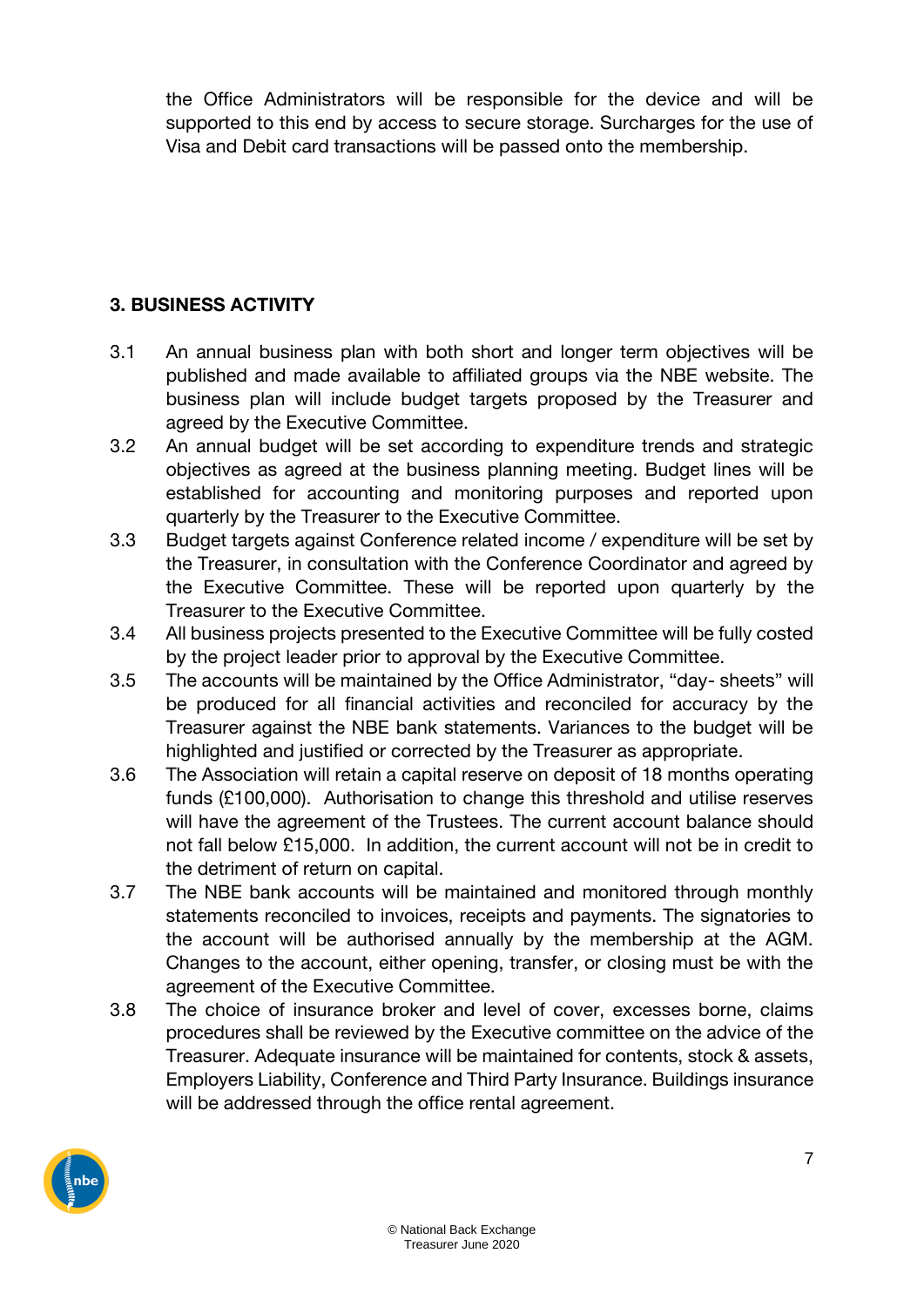### **4. TENDERING POLICY & PROCEDURE**

- 4.1. The Treasurer is responsible for commissioning agreements for the provision of services and goods in accordance with the business plan. All contracts will identify payment terms and conditions, responsibilities, and performance indicators.
- 4.2. Tenders will be canvassed for the following levels of expenditure:
	- £5,000 and below Authorisation by Executive Team
		- $£5,000 £10,000 Minimum of three quotes$
		- £10,000 £20,000 Tender canvas from minimum of three suppliers £20,000 and above – Full tender with authorisation from the trustees
- 4.3. The Association will compile a list of firms / individuals from whom a tender will be invited, and approach them directly and / or arrange for publication of the tender on the NBE website. Invitations to tender will only be considered if:
	- Submitted to the Treasurer via email, in a PDF format, bearing the words `Tender' followed by the subject to which it relates.
	- They embody standard Contract Conditions as applicable.
	- A written undertaking not to engage in collusive tendering or other restrictive practice is given.
- 4.4 All tenders shall be addressed to the Chairman. The Chairman will designate the Treasurer to receive tenders and be responsible for their endorsement and safe custody until the time appointed for opening.
- 4.5 As soon as practicable after the date / time stated as the latest date / time for the receipt of tenders. The tenders will be opened by the Chairman, Treasurer or Secretary. A record shall be maintained to show:
	- I. The names of the firms / individuals invited.
	- II. The names of and number of firms / individuals who submitted tenders.
	- III. The total price(s) tendered.
	- IV. The closing date and time.
	- V. The date and time of opening.
	- VI. All the names of the persons present at the opening.
- 4.6 In considering which tender to accept (if any) the designated officers will have regard to whether value for money will be obtained and whether the number of tenders received provided adequate competition. In cases of doubt they will consult the Trustees. Tenders received after the due time / date will be considered only if the Chairman or nominated officer decides that there are exceptional circumstances which will be documented. Incomplete tenders will not be considered. Where the examination of tenders reveals errors which would affect the tender figure, the tender provider will be given details of the error and afforded the opportunity of confirming or withdrawing their offer. Necessary discussions with a tender provider, in order to elucidate technical points etc, need not disqualify the tender. Where only one tender is received the Association must consider a wider audience to safeguard members' assets. The Executive shall, as far as practicable, ensure that the price to be

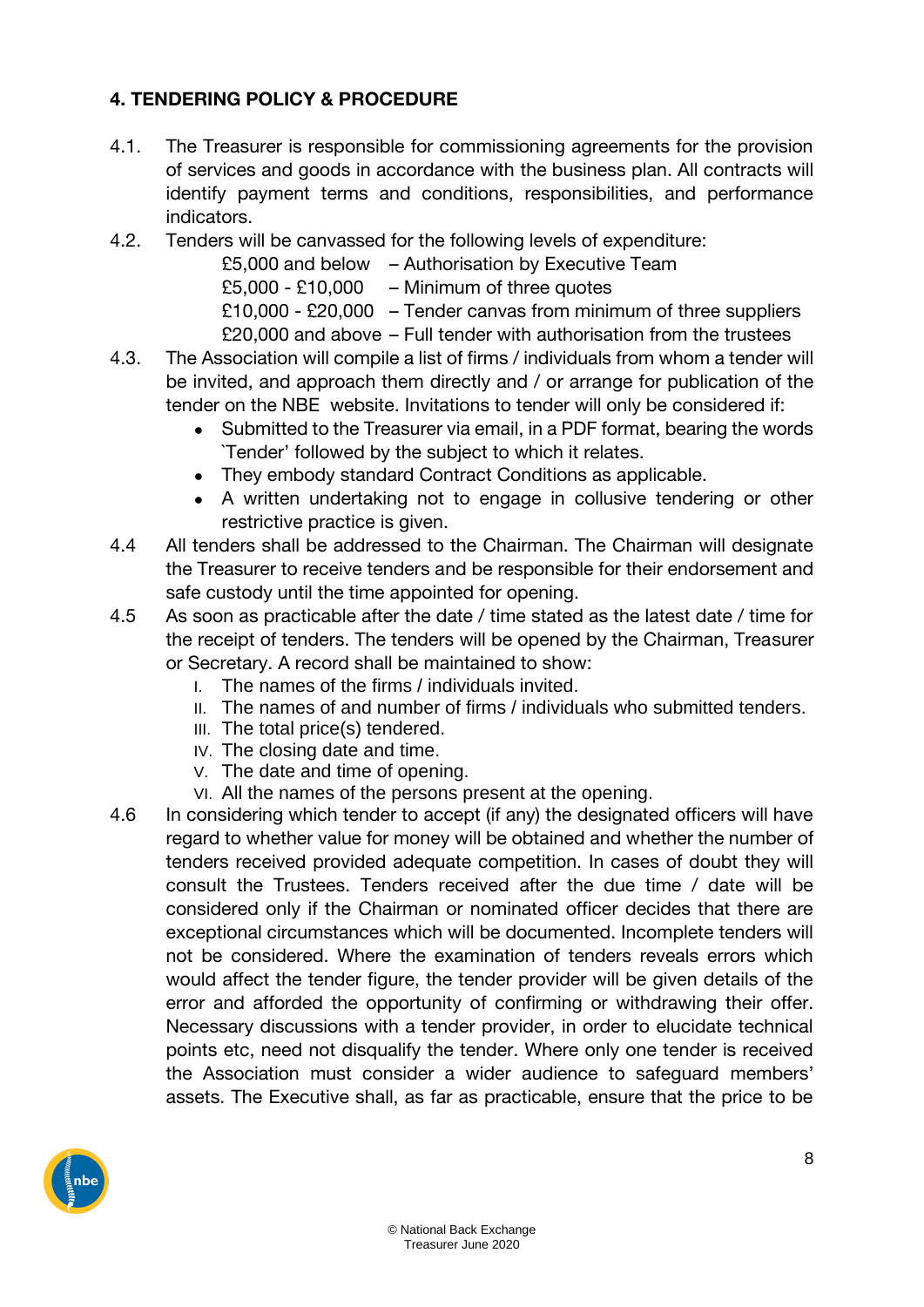paid is fair and reasonable. All tenders will be treated as confidential and retained for inspection for a minimum of 7 years.

- 4.7 All successful / unsuccessful tender providers will be notified in writing by the Chairman as soon as practicable once a decision has been made.
- 4.8 The timescale for receipt of tenders following invitation will be 35 days.

## **5. EMPLOYEES**

- 5.1 Payroll will be managed by the Association's accountants. Following calculation of the monthly NI and PAYE contributions the required paying-in slip for HMRC will be forwarded to the Treasurer for information and authority to pay. Payment to HMRC must be paid promptly in order to avoid surcharge. Any discrepancies will be addressed by the Treasurer and reasonable measures taken to rectify any problems as soon as reasonably practicable. Payments will be made by monthly electronic transfer.
- 5.2 Employee salaries will be reviewed on an annual basis and where a salary increase is deemed appropriate the increase must be agreed by the Executive Committee and recorded in the Executive Minutes. Any authorised increase will be actioned by the Treasurer for payment in the June payroll.
- 5.3 Any additional authorised expenses will be paid at the time of claim and will follow the accounting procedures in 2.3 above.
- 5.4 The Chairman will ensure that all employees are issued with a contract of employment, and sanction any variations to, or termination of contract of employment.
- 5.5 The designated Executive committee member is responsible for day to day management of the office including working within contracted hours and reporting of sickness absence and return to work. Both aspects should be reported promptly to the Treasurer for action by the accountants as required.
- 5.6 Overtime will not be paid, additional hours worked must be authorised before they are worked, by two members of the executive. Administration support must be authorised by two members of the executive before the supporters are used and person used to support the admin staff will be paid at the minimum rate for their age.
- 5.7 Eligible employees will be enrolled into an appropriate Pension scheme by NBE accountants to comply with UK Legislation.

## **6. POLICY REVIEW**

6.1 This policy shall be reviewed at least every five years by the National **Executive** 

6.2 Advice should be sought from competent sources where there are changes in legislation or codes of practice which may affect this policy